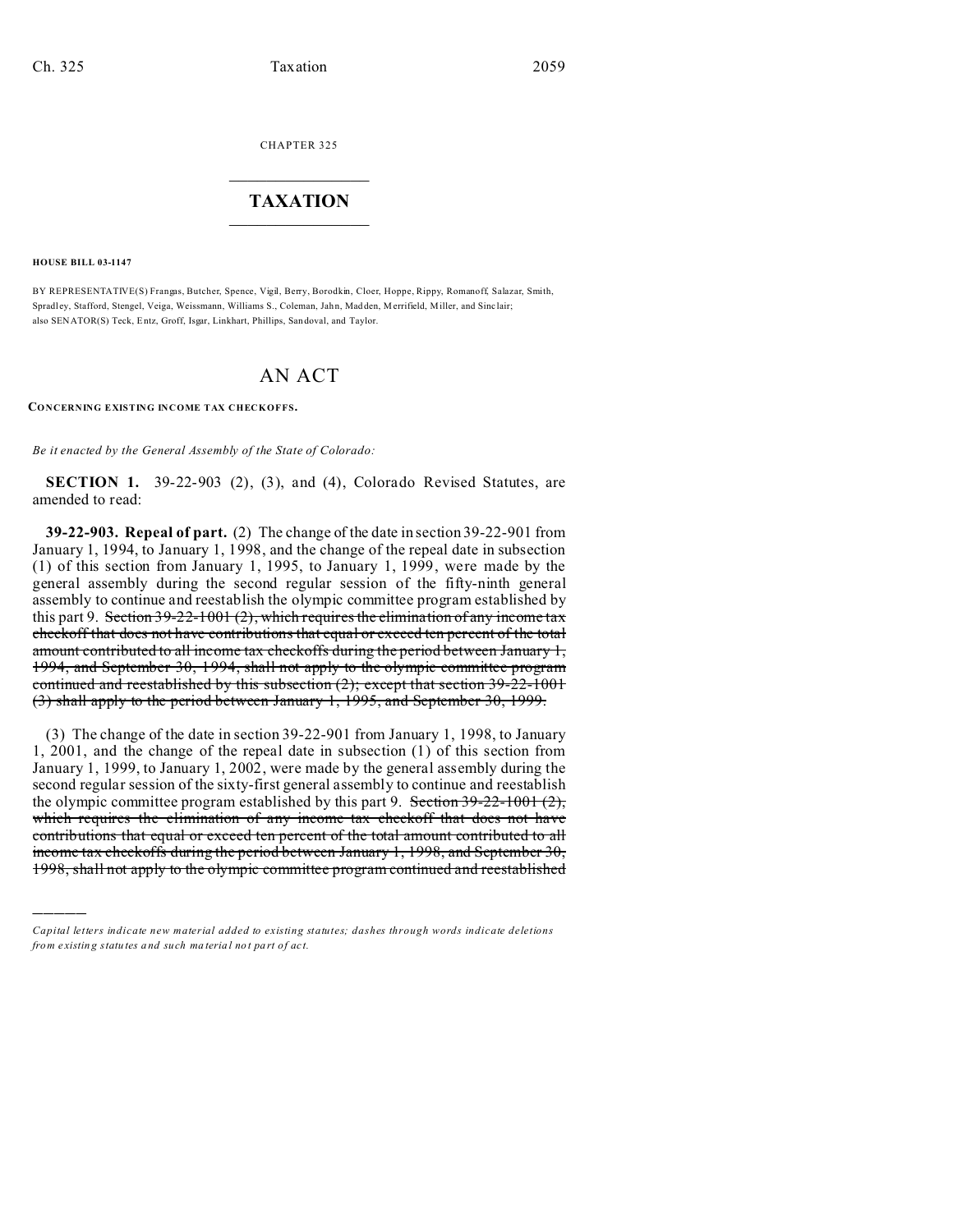by this subsection (2); except that section 39-22-1001 (3) shall apply to the period between January 1, 1999, and September 30, 2000.

(4) The change of the date in section 39-22-901 from January 1, 2001, to January 1, 2005, and the change of the repeal date in subsection (1) of this section from January 1, 2002, to January 1, 2006, were made by the general assembly during the second regular session of the sixty-third general assembly to continue and reestablish the olympic committee program established by this part 9. Section  $39-22-1001$  (2), which requires the elimination of any income tax checkoff that does not have contributions that equal or exceed ten percent of the total amount contributed to all income tax checkoffs during the period between January 1, 2002, and September 30, 2002, shall not apply to the olympic committee program continued and reestablished by this subsection (4); except that section 39-22-1001 (3) shall apply to the period between January 1, 2003, and September 30, 2004.

**SECTION 2.** 39-22-1001, Colorado Revised Statutes, is amended to read:

**39-22-1001. Limitation on the duration of voluntary contribution programs - repeal.** (1) (a) EXCEPT AS OTHERWISE PROVIDED IN PARAGRAPH (b) OF THIS SUBSECTION  $(1)$ , it is the intent of the general assembly that any program funded by voluntary contributions of income tax refunds that is created on or after June 2, 1985, shall have a sunset clause providing that the program shall apply to no more than three income tax years, unless the program is continued or reestablished by the general assembly acting by bill during the regular session immediately preceding the program's expiration. except that there shall be no requirement for a sunset clause for the homeless prevention tax check-off program in part 13 of this article or the child care tax check-off in part 17 of this article and except that the olympic committee tax check-off shall have a sunset clause as provided in subsection (3) of this section. It is the intent of the general assembly that such sunset clause shall also provide that, prior to the termination, continuation, or reestablishment of any such program, a committee of reference in each house of the general assembly shall hold a hearing thereon.

(b) THERE SHALL BE NO REQUIREMENT FOR A SUNSET CLAUSE FOR THE HOMELESS PREVENTION ACTIVITIES PROGRAM FUND VOLUNTARY CONTRIBUTION ESTABLISHED IN PART 13 OF THIS ARTICLE OR THE WESTERN SLOPE MILITARY VETERANS' CEMETERY VOLUNTARY CONTRIBUTION ESTABLISHED IN PART 19 OF THIS ARTICLE. ALL OTHER VOLUNTARY CONTRIBUTION PROGRAMS SHALL REMAIN ON COLORADO INCOME TAX RETURNS FOR THE INCOME TAX YEARS SPECIFIED IN THE PART IN WHICH THE VOLUNTARY CONTRIBUTION IS ESTABLISHED AND SHALL BE REPEALED OR REESTABLISHED AS DIRECTED IN SUCH PART.

(2) (a) Any other provision of law to the contrary notwithstanding, except as provided in subsections (3) and (4) of this section, for the period January 1, 1988, through September 30, 1988, and for each January 1 through September 30 thereafter, if the amount designated on Colorado income tax returns as contributed under the provisions of any voluntary contribution program created by law does not equal or exceed ten percent of the total amount contributed to all income tax checkoffs during such period according to the records of the department of revenue, then any such voluntary contribution program shall no longer be effective as of January 1 of the then current calendar year and shall not be reflected on the Colorado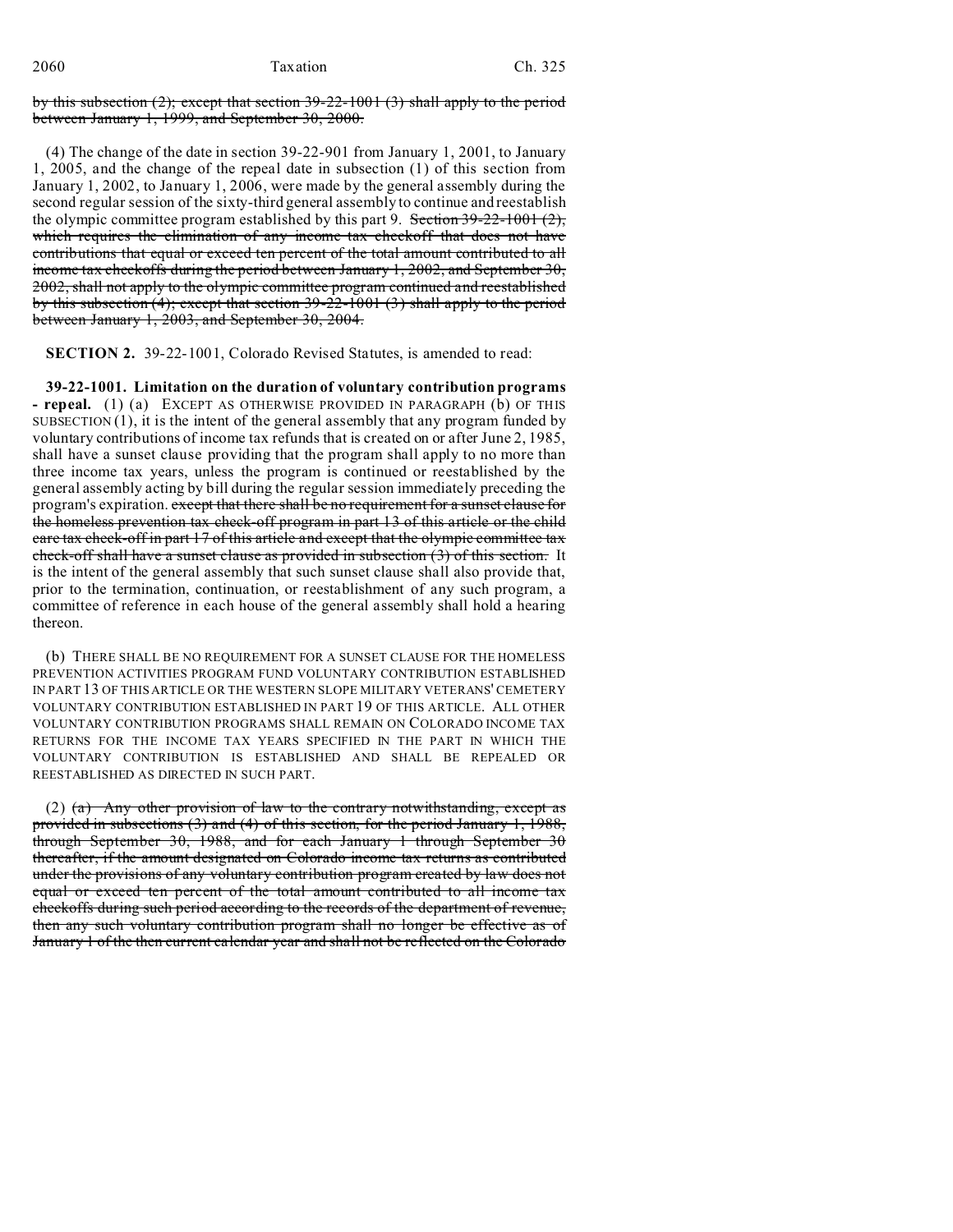## Ch. 325 Taxation 2061

income tax returns made for such year or any subsequent year.

#### (b) Repealed.

(3) (a) Paragraph (a) of subsection (2) of this section shall not apply to the United States olympic voluntary contribution established pursuant to part 9 of this article. Beginning January 1, 2003, and continuing through September 30, 2004, if the aggregate amount designated on Colorado income tax returns as contributed under the provisions of the olympic committee income tax checkoff program during the period commencing January 1, 2003, and ending September 30, 2004, does not equal or exceed ten percent of the aggregate amount contributed to all income tax checkoffs during the period commencing January 1, 2003, and ending September 30, 2004, according to the records of the department of revenue, then the olympic committee income tax checkoff program shall no longer be effective as of January 1, 2004, and shall not be reflected on the Colorado income tax returns made for such year or any subsequent year.

(b) This subsection (3) is repealed, effective January 1, 2006.

(4) (a) Paragraph (a) of subsection (2) of this section shall not apply to the western slopemilitary veterans' cemetery voluntary contribution program established pursuant to part 19 of this article. Beginning January 1, 2002, and continuing through September 30, 2003, if the aggregate amount designated on Colorado income tax returns as contributed under the provisions of the western slope military veterans' cemetery voluntary contribution program during the period commencing January 1, 2002, and ending September 30, 2003, does not equal or exceed ten percent of the aggregate amount contributed to all income tax checkoffs during the period commencing January 1, 2002, and ending September 30, 2003, according to the records of the department of revenue, then the western slope military veterans' cemetery voluntary contribution program shall no longer be effective as of January 1, 2003, and shall not be reflected on the Colorado income tax returns made for such year or any subsequent year.

#### (b) This subsection (4) is repealed, effective January 1, 2005.

(5) FOR INCOME TAX YEARS COMMENCING ON OR AFTER JANUARY 1, 2003, EVERY VOLUNTARY CONTRIBUTION ESTABLISHED IN THIS ARTICLE SHALL RECEIVE A MINIMUM DOLLAR AMOUNT OF CONTRIBUTIONS IN EACH INCOME TAX YEAR AS FOLLOWS:

(a) EXCEPT AS OTHERWISE PROVIDED IN PARAGRAPHS (b) AND (c) OF THIS SUBSECTION (5), FOR THE PERIOD JANUARY 1, 2003, THROUGH SEPTEMBER 30, 2003, AND FOR EACH JANUARY 1 THROUGH SEPTEMBER 30 THEREAFTER, IF THE AMOUNT DESIGNATED ON COLORADO INCOME TAX RETURNS AS CONTRIBUTED UNDER THE PROVISIONS OF ANY VOLUNTARY CONTRIBUTION ESTABLISHED IN THIS ARTICLE DOES NOT EQUAL OR EXCEED ONE HUNDRED FIFTY THOUSAND DOLLARS ACCORDING TO THE RECORDS OF THE DEPARTMENT OF REVENUE, THEN ANY SUCH VOLUNTARY CONTRIBUTION SHALL NO LONGER BE EFFECTIVE AND SHALL NOT BE REFLECTED ON THE COLORADO INCOME TAX RETURNS MADE FOR ANY SUBSEQUENT INCOME TAX YEAR, REGARDLESS OF WHETHER THE VOLUNTARY CONTRIBUTION IS REESTABLISHED BY THE GENERAL ASSEMBLY PURSUANT TO SUBSECTION (1) OF THIS SECTION.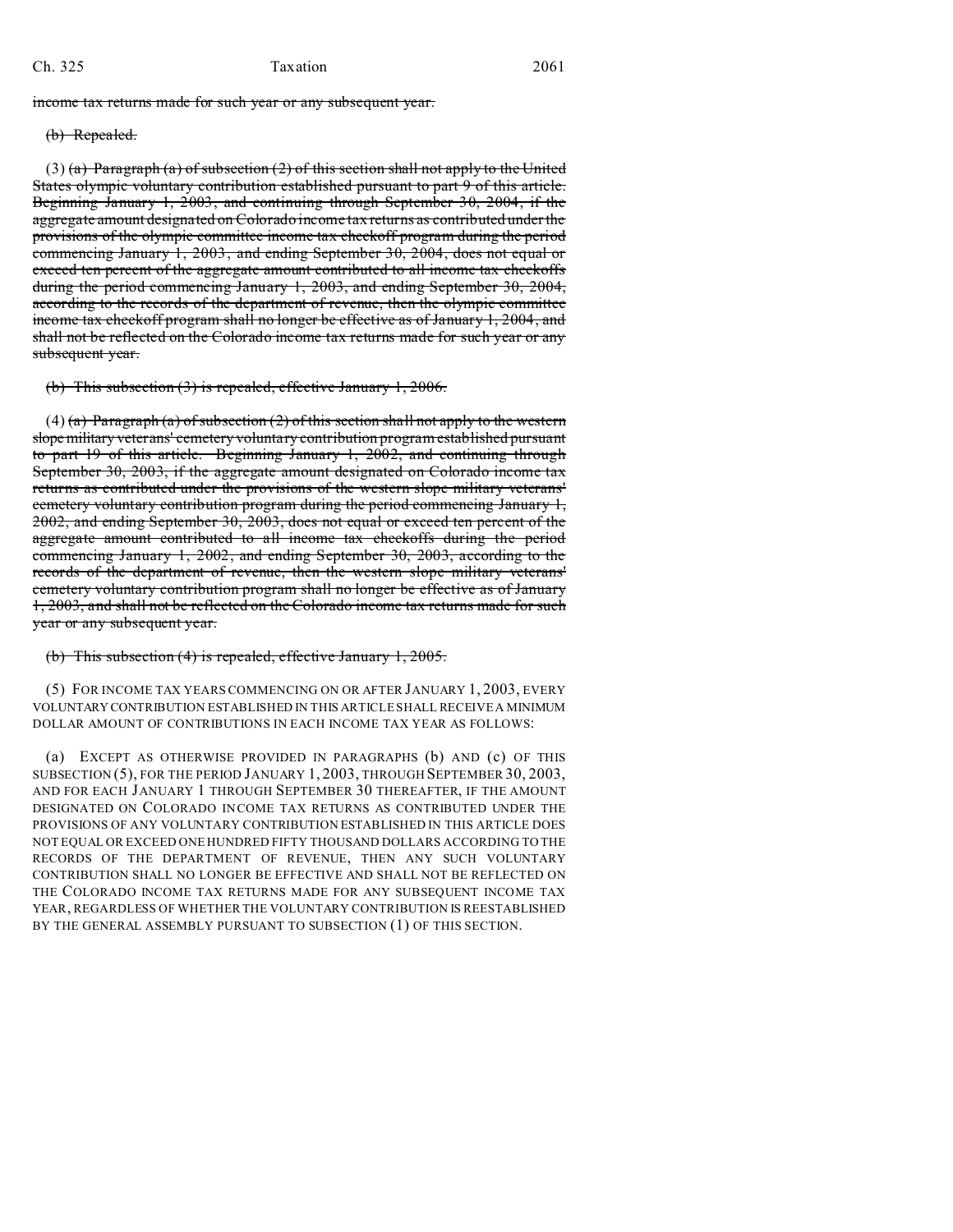2062 Taxation Ch. 325

(b) (I) NOTWITHSTANDING THE PROVISIONS OF PARAGRAPH (a) OF THIS SUBSECTION (5), FOR ANY VOLUNTARY CONTRIBUTION THAT APPEARS ON COLORADO INCOME TAX RETURNS FOR THE FIRST TIME IN THE 2002 INCOME TAX YEAR OR ANY INCOME TAX YEAR THEREAFTER, THE AMOUNT DESIGNATED ON COLORADO INCOME TAX RETURNS AS CONTRIBUTED UNDER THE PROVISIONS OF ANY VOLUNTARY CONTRIBUTION ESTABLISHED IN THIS ARTICLE SHALL EQUAL OR EXCEED ONE HUNDRED FIFTY THOUSAND DOLLARS ACCORDING TO THE RECORDS OF THE DEPARTMENT OF REVENUE DURING THE JANUARY 1 THROUGH SEPTEMBER 30 PERIOD FOR WHICH MONEYS ARE COLLECTED FOR THE THIRD INCOME TAX YEAR IN WHICH THE VOLUNTARY CONTRIBUTION APPEARS ON COLORADO INCOME TAX RETURNS. ANY SUCH VOLUNTARY CONTRIBUTION SHALL NOT BE REQUIRED TO COLLECT ONE HUNDRED FIFTY THOUSAND DOLLARS IN EITHER THE FIRST OR THE SECOND YEAR THAT IT APPEARS ON COLORADO INCOME TAX RETURNS.

(II) IF ANY VOLUNTARY CONTRIBUTION SUBJECT TO THE REQUIREMENTS OF SUBPARAGRAPH (I) OF THIS PARAGRAPH (b) DOES NOT EQUAL OR EXCEED THE REQUISITE AMOUNT OF CONTRIBUTIONS FOR THE THIRD INCOME TAX YEAR FOR WHICH IT APPEARS ON COLORADO INCOME TAX RETURNS, THEN THE VOLUNTARY CONTRIBUTION SHALL NO LONGER BE EFFECTIVE AND SHALL NOT BE REFLECTED ON COLORADO INCOME TAX RETURNS FOR ANY SUBSEQUENT INCOME TAX YEAR, REGARDLESS OF WHETHER THE VOLUNTARY CONTRIBUTION ISREESTABLISHED BY THE GENERAL ASSEMBLY PURSUANT TO SUBSECTION (1) OF THIS SECTION.

(III) AFTER ANY VOLUNTARY CONTRIBUTION SUBJECT TO THE REQUIREMENTS OF THIS PARAGRAPH (b) HAS BEEN ON COLORADO INCOME TAX RETURNS FOR THREE YEARS, THE PROVISIONS OF PARAGRAPH (a) OF THIS SUBSECTION (5) SHALL APPLY TO SUCH VOLUNTARY CONTRIBUTION AND THE PROVISIONS OF THIS PARAGRAPH (b) SHALL NO LONGER APPLY.

(c) (I) PARAGRAPHS (a) AND (b) OF THIS SUBSECTION (5) SHALL NOT APPLY TO THE WESTERN SLOPE MILITARY VETERANS' CEMETERY VOLUNTARY CONTRIBUTION ESTABLISHED IN PART 19 OF THIS ARTICLE. SUCH VOLUNTARY CONTRIBUTION SHALL NOT BE REQUIRED TO RECEIVE A MINIMUM AMOUNT OF CONTRIBUTIONS IN ANY INCOME TAX YEAR.

(II) PARAGRAPHS (a) AND (b) OF THIS SUBSECTION (5) SHALL NOT APPLY TO THE UNITED STATES OLYMPIC COMMITTEE VOLUNTARY CONTRIBUTION ESTABLISHED IN PART 9 OF THIS ARTICLE. FOR THE PERIOD JANUARY 1, 2003, THROUGH SEPTEMBER 30, 2004, AND FOR EACH SUCH PERIOD THEREAFTER, IF THE AMOUNT DESIGNATED ON COLORADO INCOME TAX RETURNS AS CONTRIBUTED UNDER THE PROVISIONS OF ANY VOLUNTARY CONTRIBUTION ESTABLISHED IN THIS ARTICLE DOES NOT EQUAL OR EXCEED THREE HUNDRED THOUSAND DOLLARS DURING SUCH JANUARY THROUGH SEPTEMBER PERIOD ACCORDING TO THE RECORDS OF THE DEPARTMENT OF REVENUE, THEN ANY SUCH VOLUNTARY CONTRIBUTION SHALL NO LONGER BE EFFECTIVE AND SHALL NOT BE REFLECTED ON THE COLORADO INCOME TAX RETURNS MADE FOR ANY SUBSEQUENT INCOME TAX YEAR, REGARDLESS OF WHETHER THE UNITED STATES OLYMPICCOMMITTEE VOLUNTARY CONTRIBUTION IS REESTABLISHED BY THE GENERAL ASSEMBLY PURSUANT TO SUBSECTION (1) OF THIS SECTION.

(6) NO MORE THAN TWELVE VOLUNTARY CONTRIBUTIONS SHALL APPEAR ON COLORADO INCOME TAX RETURNS IN ANY INCOME TAX YEAR.